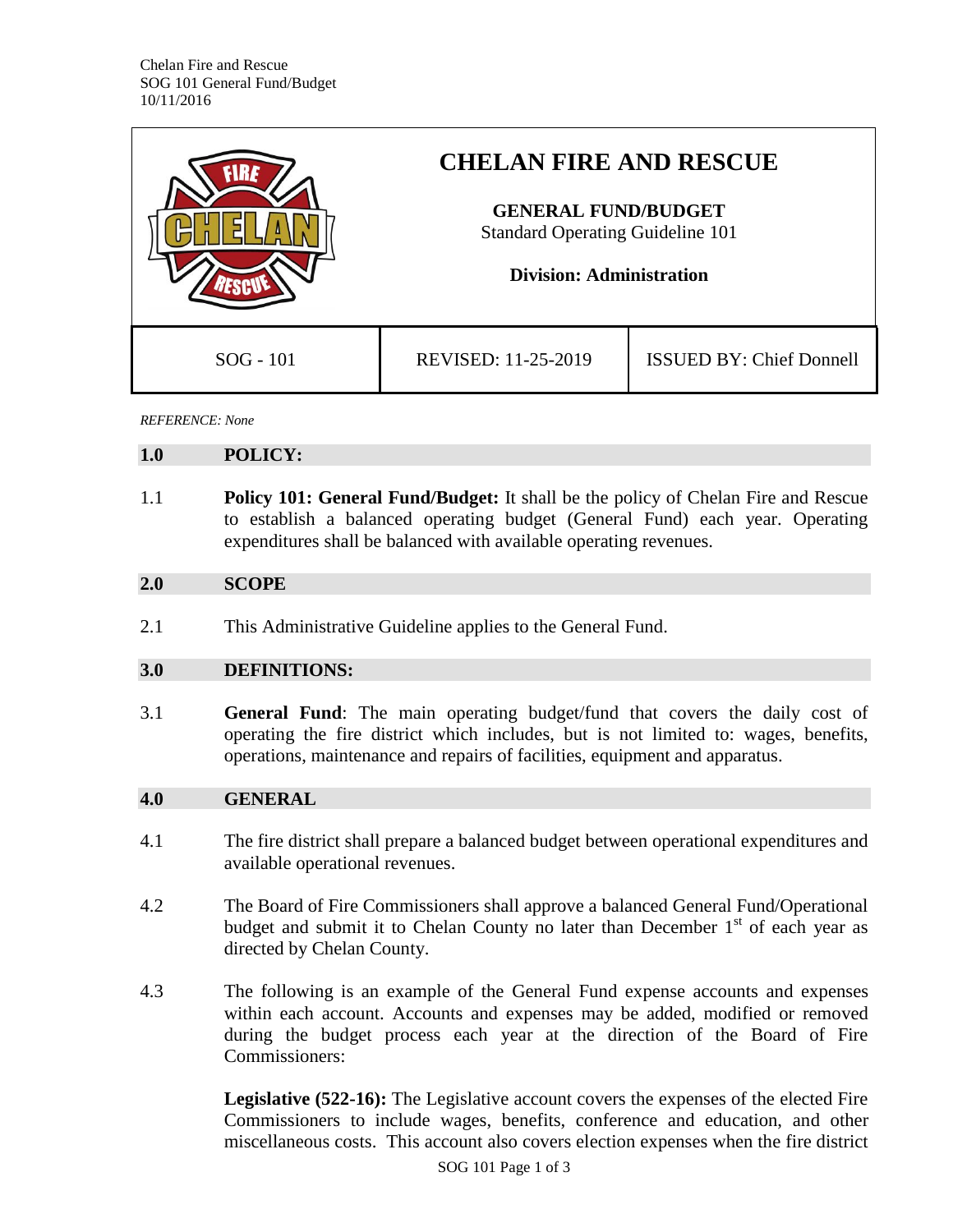places an item before the voters and/or the cost associated with a Fire Commissioner election.

**Administrative (522-10):** The Administrative account covers the wages and benefits of the Administrative staff, office supplies, office equipment, repair and maintenance of the office equipment, professional services, hiring process, conference and education for the administrative staff, advertising and printing, liability insurance and other miscellaneous expenses.

**Suppression (522-20):** The Suppression account covers the wages and benefits of the career fire officers and firefighters, suppression equipment, operational costs, repair and maintenance, professional services and other miscellaneous expenses.

**Public Education (522-30)**: The Public Education account covers the wages and benefits of the Public Education staff, office supplies, equipment, operational costs, repair and maintenance, professional services, conference and education for the Public Education staff, advertising and printing, and other miscellaneous expenses.

**Fire Prevention (522-31)**: The Fire Prevention account covers the wages and benefits of the Fire Prevention staff, office supplies, equipment, operational costs, repair and maintenance, professional services, conference and education for the Fire Prevention staff, advertising and printing, and other miscellaneous expenses.

**Training (522-45):** The Training account covers the wages and benefits of the Training staff, office supplies, equipment, operational costs, repair and maintenance, professional services, conference and education for all emergency response personnel, advertising and printing, and other miscellaneous expenses.

**Facilities (522-50):** the Facilities account covers the wages and benefits of the Facilities staff, cleaning supplies, equipment, operational costs, repair and maintenance to facilities equipment, professional services, conference and education for the Facilities staff, utilities for all fire district facilities, and other miscellaneous expenses.

**Fleet (522-60):** The Fleet Maintenance account covers the wages and benefits of the Fleet Maintenance staff, apparatus fuel, equipment, operational costs, in-house repair and maintenance to apparatus and equipment, professional services, conference and education for the Fleet Maintenance staff, sent-out repair and maintenance to apparatus and equipment and other miscellaneous expenses.

**Communication (528-60):** the Communications account covers operational supplies, dispatch services, repair and maintenance, communications utilities, and other miscellaneous expenses.